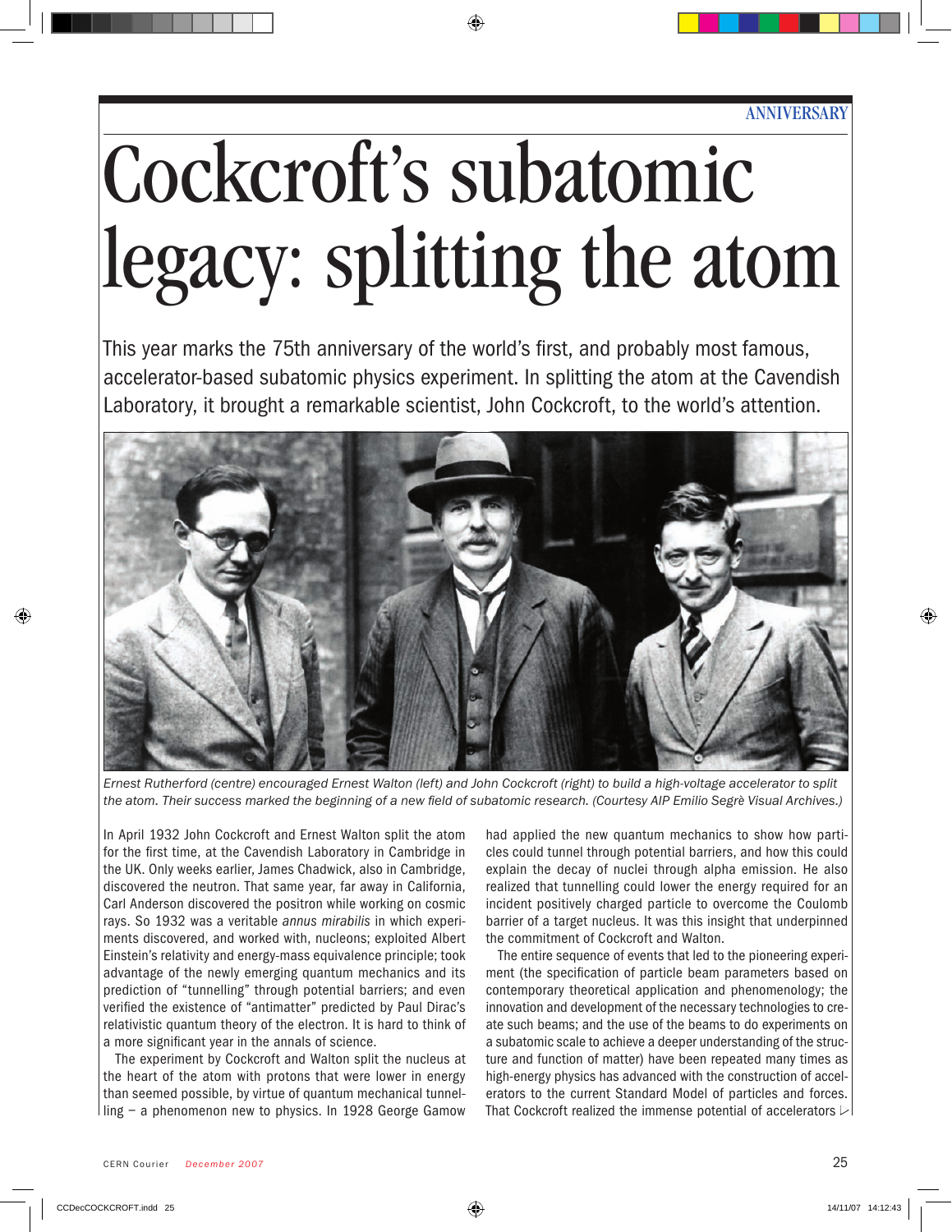#### **ANNIVERSARY**



*John Cockcroft (left) with George Gamow. Cockcroft realized that Gamow's new theory of quantum mechanical tunnelling provided a way to penetrate the nucleus. (Courtesy AIP Emilio Segrè Visual Archives, Bainbridge Collection.)*

in research, and in particular for progress in fundamental physics, is manifest in his instrumental role in later years to establish large accelerator laboratories, in particular CERN in 1954.

Cockcroft was born on 27 May 1897 to a family of cotton manufacturers in Todmorden, straddling the Lancashire–Yorkshire border in northern England. In his early years he experienced a varied educational background. He studied mathematics at Manchester University in 1914–1915, but the First World War interrupted his studies with service in the Royal Field Artillery. After the war, he returned instead to the College of Technology in Manchester to study electrical engineering. Later he joined the Metropolitan Vickers ("Metrovick") Electrical Company as an apprentice for two years, but subsequently went to St John's College, Cambridge, and took the Mathematical Tripos in 1924. This wide-ranging education served him well in later years. Nowadays, modern accelerator science and engineering relies on such a broad application of skill and innovation.

Such a diverse and formidable combination of training in mathematics, physics and engineering, plus practical experience with a local electrical company, primed Cockcroft for his future success. He joined Ernest Rutherford, who had recently moved from Manchester to the Cavendish Laboratory and with whom he had worked as an apprentice back in Manchester. Initially Cockcroft worked with Peter Kapitsa in the high-magneticfield laboratory, where he used his industrial links to obtain the necessary large-scale equipment.

At the time, Cockcroft was in many ways the Cavendish Laboratory's only true "theoretician", bringing his mathematical abilities as well as his pragmatic engineering skills to a group that was strong in the experimentalist tradition of Rutherford. Cockcroft realized in 1928, before anyone else, the implications of Gamow's tunnelling theory, namely that an energy of 300keV might be sufficient for protons to penetrate a nucleus of boron, and even less for lithium. In a seminar at the Cavendish Laboratory in 1928 the young Soviet physicist Georgij Gamov (who became better known as George Gamow) reported on his calculations of potential-barrier tunnelling, its successful application to alpha-decay, and its



*James Chadwick (left) and John Cockcroft at Daresbury Laboratory in 1966, celebrating Chadwick's 75th birthday. (Courtesy AIP Emilio Segrè Visual Archives, Kowarski Collection.)*

importance for barrier penetration. Encouraged by Rutherford, Cockcroft initiated the high-voltage accelerator programme, and was joined by a student, Ernest TS Walton from Ireland.

Walton was a Methodist minister's son, born in 1903 and educated in Belfast and Dublin. He was very much the lead experimentalist, though the junior partner. The aim was to build an accelerator to achieve an energy up to 1MeV in order to be sure to penetrate the nuclear potential barrier. Walton had abandoned work on a circular accelerator for his thesis topic and now pursued the linear solution with Cockcroft. They took advantage of strong links with Cockcroft's old employer in Manchester, Metrovick, which at the time was pioneering equipment for the UK electrical grid at transmission voltages up to 130kV. Metrovick supplied the high-voltage transformers for what became the Cockcroft–Walton generator. So even at the start of the nuclear age, academic– industrial collaboration underpinned progress.

There were formidable challenges to overcome in each component: motor, generator and transformer; rectifier; 40kV proton source; glass vacuum vessel; and so on. To this day working with such voltages, even below 500 kV, causes difficulties, as witnessed by the performance issues faced in DC photo-injectors at Jefferson Laboratory and Daresbury Laboratory. The interesting story of scrounging for the proper ceramic tubes to be used in the ultimate Cockcroft–Walton generator is a saga in itself.

Records show that life at the Cavendish Laboratory under Rutherford did not begin early in the day and finished strictly at 6.00 p.m. Rutherford insisted that it was to preserve health and to aid contemplation. Perhaps it partly explains the relatively slow progress by Cockcroft and Walton between 1929 and the ultimate triumph in 1932, although perhaps also it was, by all accounts and like all experimentalists, because both enjoyed the fun of building and perfecting their new experimental "toy". Another reason was the relocation of their laboratory and a rebuild of their apparatus to a nominal 800 keV rating, primarily because of their own lack of confidence in the predictions of the new tunnelling calculations.

The day that transformed subatomic physics was 14 April 1932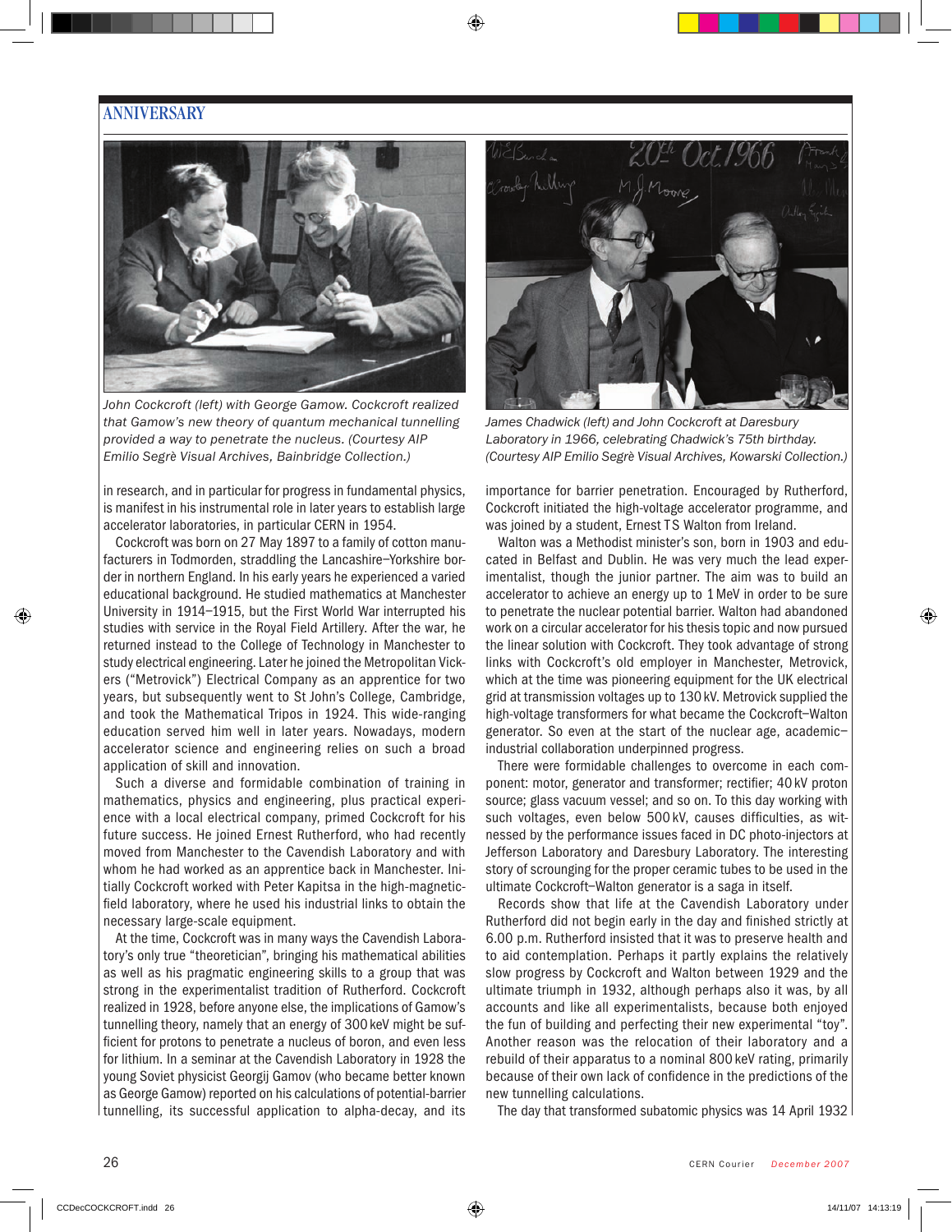#### **ANNIVERSARY**



*Cockcroft's expertise was valued around the world. He was consulted, for example, by India's foreign diplomat Vijayalakshmi Pandit, who is seen here (centre) with Cockcroft (behind and to her right) and other honorary graduands at the University of Leeds in 1956. (Courtesy J Dainton.)*

when Cockcroft and Walton split the lithium atom with a proton beam. Accounts have it that Rutherford had become frustrated at the lack of results from the generator, which was Cockcroft and Walton's pride and joy, and insisted that they get some results. Initially they used a beam of 280keV, but later demonstrated atom splitting by a beam with energy below 150 keV. The experimenters closeted themselves in a lead-lined wooden hut in the accelerator room, and then peered through a microscope to look for scintillations due to alpha particles, which they counted by hand. If a zinc sulphide screen hanging on the wall glowed, they added a little more lead – so much for health and safety 75 years ago. Of course, they found scintillations, thereby observing the splitting of lithium nuclei by the incident protons, to form two alpha particles.

Ironically, as Gamow's idea of barrier penetration proved to be correct, the experiment could have been performed at least a year earlier in a previous version of the apparatus. This is also true of a successful experiment in October 1932 at the Kharkov Institute, Ukraine, and for Ernest Lawrence's cyclotron in Berkeley, California, soon after Cockcroft and Walton's results. (In early August 1931, Gamow, and later Cockcroft, had visited the Kharkov Institute and discussed the new idea.) Many laboratories repeated and added to the work of the Cavendish Laboratory during the following six months, leading to a flood of experiments around the world. But it was Cockcroft and Walton who first split the atom, albeit later than might have been.

The so-called Cockcroft–Walton multiplier, based on a laddercascade principle to build up the voltage level by switching charge through a series of capacitances, is still in use today. Only in 2005, for example, was the version used on the injector for ISIS, the spallation neutron source at the Rutherford Appleton Laboratory, replaced by a new 665keV RF quadrupole. The old multiplier will soon be on display at the entrance to the UK's newly created Cockcroft Institute of Accelerator Science and Technology in Cheshire. The original version used by Cockcroft and Walton was, in fact, a refinement of a much earlier circuit by M Schenkel, a German engineer, which Heinrich Greinacher had already improved and so could never be patented.



*John Cockcroft's son (right) and three daughters at the opening of the Cockcroft Institute by Lord Sainsbury of Turville on 19 September 2006. (Courtesy S Eyres/ Daresbury Lab Media Services.)*

Cockcroft and Walton naturally had close links with Chadwick, whose Nobel prize-winning discovery of the neutron occurred only a few weeks earlier in the same laboratory, making 1932 an extraordinary year for an extraordinary laboratory. Chadwick eventually built the first synchrocyclotron at the University of Liverpool, which was then reproduced at CERN at its inception in the early 1950s.

Cockcroft took over the Magnet Laboratory in Cambridge in 1934 following the departure of Kapitsa, and Walton moved to Trinity College, Dublin. In 1939, Cockcroft started work on radar systems for defence. In 1944 he became director of the Chalk River Laboratory, Canada. Two years later he was back in the UK, where he was appointed inaugural director of the Atomic Energy Research Establishment (AERE), Harwell, and played a major leadership role in ensuring the eventual operation of the world's first nuclear power station at Windscale. He was also influential with the newly founded Indian government, whose foreign diplomat Vijayalakshmi Pandit visited Cockcroft in the UK for advice on the creation of an atomic-energy enterprise in India under physicist HomiJ Bhabha's leadership and initiative.

The week of 8–12 October 2007 marked the 50th anniversary of an event that was as notorious in its day as Three Mile Island in Pennsylvania or Chernobyl: the fire in the reactor at Windscale on the coast in north-west England. This was an environmental disaster that followed a standard procedure to release Wigner (thermal) energy stored in the graphite pile. The cause is still controversial. However, it would have been much worse without a feature widely known as "Cockcroft's folly", which was added late in the construction of the reactor. Cockcroft was head of AERE at the time and he intervened to insist on filters on the chimneys, which were retrofitted and were therefore at the top, so giving the chimneys their distinctive shape with large concrete bulges. Cockcroft's intervention undoubtedly saved a much bigger disaster.

Cockcroft took charge of the AERE at a time when it was almost the sole repository of particle-accelerator expertise in Europe. In addition to early linear-accelerator construction, there was pioneering work on what was then a new and exciting device, the synchrotron. Several small 30 MeV rings were built and larger  $\triangleright$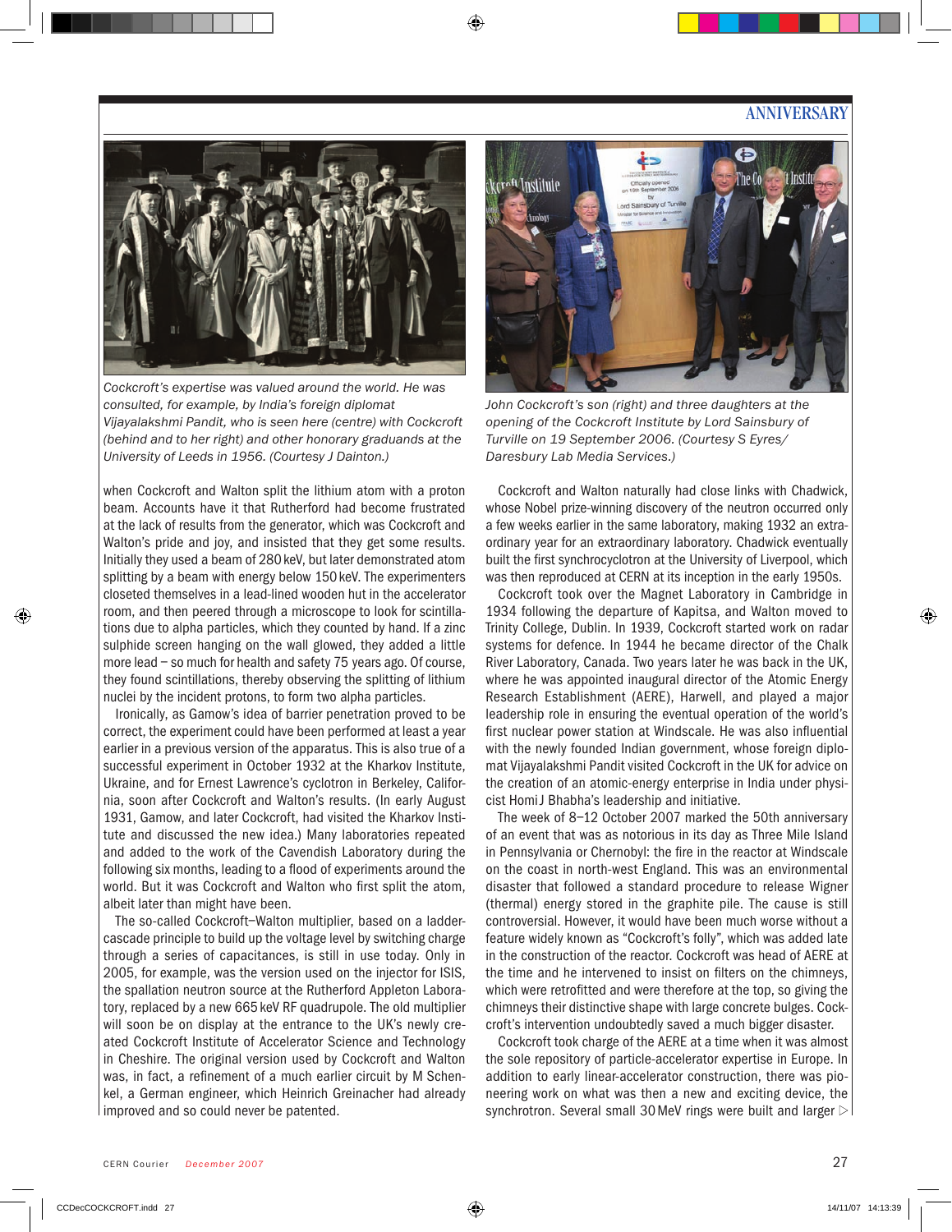#### **ANNIVERSARY**

ones designed for universities at Oxford, Glasgow and Birmingham. Then when planning started for CERN - which was not greeted with much enthusiasm by some in the UK who already had their own machines - it was Cockcroft who appointed Frank Goward from Harwell to assist Odd Dahl and Kjell Johnsen in the design of the PS. Soon afterwards he also encouraged two other important figures from Harwell to join in, with lasting impact on CERN: Donald Fry and John Adams.

In 1951, Cockcroft and Walton shared the Nobel Prize in Physics for the "transmutation of atomic nuclei by artificially accelerated particles". Why had it taken so long to recognize the achievement, when Lawrence was instantly rewarded in 1932 for the invention of the cyclotron? The reason seems to be that there was a long list of giants still waiting to be recognized – Heisenberg among them – before Cockcroft and Walton could take their proper place. The awarding of the Nobel prize to Lawrence for the cyclotron helped to establish the pattern of rewarding instrument building for its own sake, introducing "innovation" into the criteria of the Nobel committee, in addition to "discovery".

Cockcroft later held many important and influential scientific and administrative positions. He was president of the UK Institute of Physics and the British Association for the Advancement of Science, and was chancellor of the Australian National Academy, Canberra. His work was also acknowledged in many ways, including honorary doctorates and membership of many scientific academies. In 1959 he was appointed master of Churchill College, Cambridge. He died, aged 70, on 18 September 1967 – a year after the celebration of Chadwick's 75th birthday at the newly created Daresbury Laboratory. It is at Daresbury that another important step forward for accelerator physics has begun, with the Cockcroft Institute named in honour of the accelerator "giant" who, along with Walton, first split the atom 75 years ago.

#### Résumé

*Fission de l'atome: l'héritage de Cockcroft*

*En avril 1932, John Cockcroft et Ernest Walton réalisaient la première fission de l'atome, à Cambridge (Royaume-Uni). La séquence qui a conduit à cette expérience révolutionnaire a depuis été répétée maintes fois, pour d'autres expériences en physique des hautes énergies: définition des paramètres des faisceaux de particules, en s'appuyant sur la théorie et la phénoménologie du temps, innovation et développement des technologies nécessaires à la création des faisceaux, et enfin utilisation des faisceaux pour réaliser des expériences à l'échelle subatomique, afin de mieux connaître la matière. Cockcroft lui-même a ensuite joué un rôle important dans la création de grands laboratoires d'accélérateurs, en particulier le CERN, en 1954.* 

Mike Poole*,* John Dainton *and* Swapan Chattopadhyay*, Cockcroft Institute.*

Scintillation Detectors & Arrays . Plastic Scintillators & Fibers . Gas-filled Radiation Detectors

### If your work involves radiation... Saint-Gobain Crystals could be your solution !!







Ask about our patented high performance BrilLanCe™ scintillators (LaBr<sub>3</sub> and LaCl<sub>3</sub>). **BrillanCe is the only scintillator** with a 3% energy resolution quaranteed at 662 keV.

Our scintillation detectors are used worldwide in industry, laboratories, safeguards and security, medical imaging, geophysics, and health physics. Let us help with your application.

Web site: www.detectors.saint-gobain.com E-mail: scintillation@saint-gobain.com Phn: In the U.S.: +1 440 564 2251 In Europe: +31 (0) 35 60 29 700